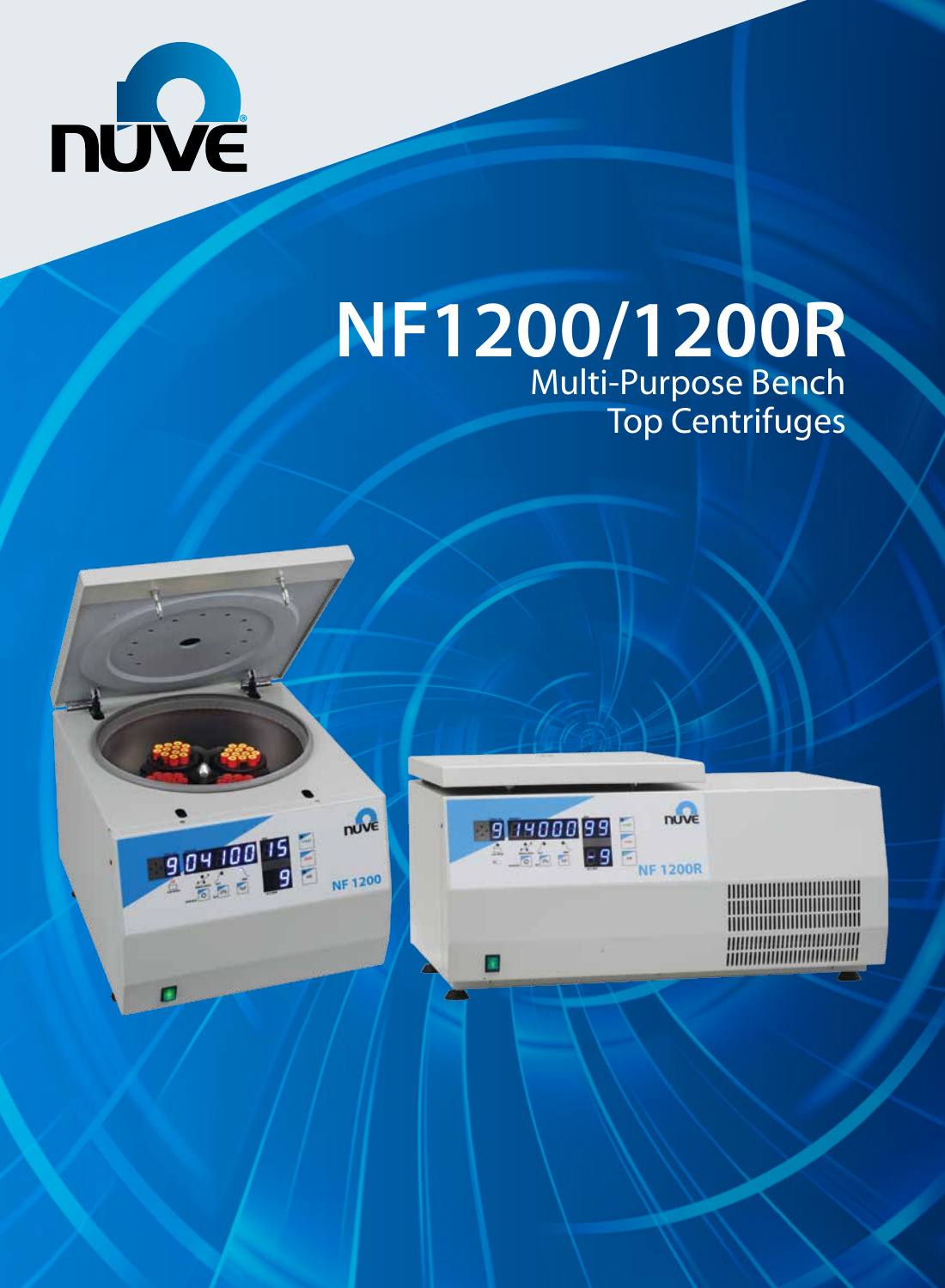

*NF 1200 and NF 1200R multi-purpose bench top centrifuges are designed to meet both low and high speed centrifugation needs in the medical, biology, research and quality control.*

*Besides their multi-purpose function, NF 1200/1200R offer an excellent price-quality ratio in terms of versatility, performance, ease of use, safety and reliability.*



### **VERSATILITY**

- NF 1200/1200R answers multiple needs in a single instrument with six different rotors
- The swing-out rotor with a maximum capacity of 4x280 ml can accommodate the tubes which are mostly used in the laboratories.
- Microtitre plate rotor with a capacity of 2x3 pcs. plates.
- Four angle rotors for high speed requirements: 6x100 ml, 10x10 ml, 30x1,5/2 ml and 24x1,5/2 ml

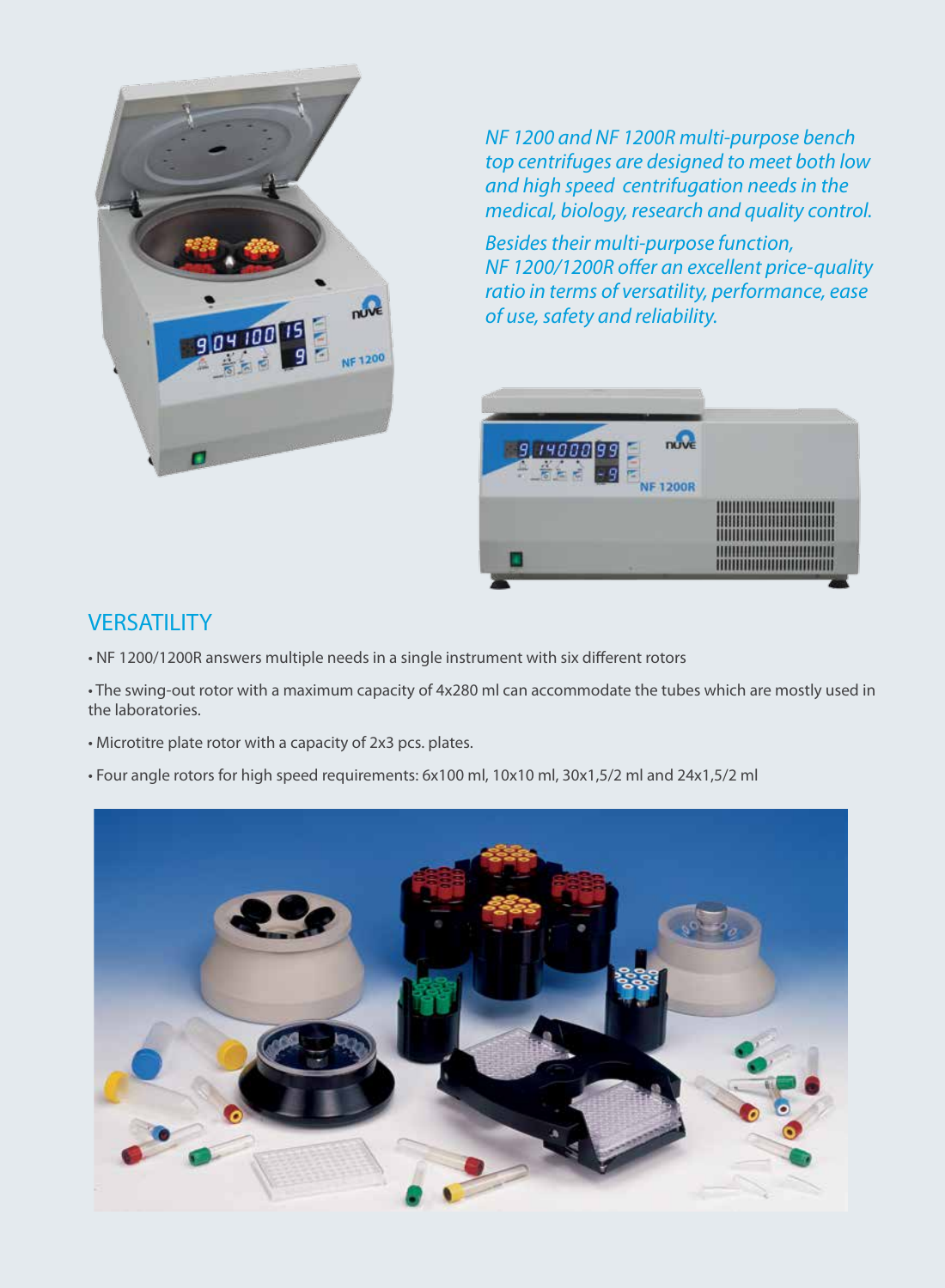## SAMPLE PROTECTION

• NF 1200 ventilated model incorporates CoolRun™ technology whereby effective air circulation through the air channel in the lid rapidly removes heat from the chamber, keeping temperature rise to an absolute minimum.

• Refrigerated model NF 1200R, programmable over a wide range of temperatures between -9°C and +40°C for heat sensitive samples, can sustain +4°C even at maximum speed to protect biologically active samples.

#### **PRECISION**

- Programmable microprocessor control system for accurate operations
- Programming option as speed or RCF
- Programmable acceleration and braking in 10 different rates to optimize run time and avoid resuspension



#### **CONVENIENCE**

- User friendly control system
- Bright LEDs on near-vertical displays can easily be seen from across the laboratory
- Display of all programmable parameters during operation
- Ten program memories for frequently made applications
- Audible and visual warning at the end of the program
- Quite and brushless induction motor

#### **SAFFTY**

• Buckets with transparent hermetically sealed caps to provide protection against pathogenic or hazardous samples in case of tube breakage

• Electronic imbalance detector shuts down the run if an unbalanced load is detected

• Easy to clean and contaminate stainless steel, corrosion-resistant chamber

• Steel barrier ring around the chamber for protection against breakage

• The lid interlock ensures that the lid cannot be opened if the centrifuge is running and a run cannot be started if the lid is not shut correctly. An 'Open' message informs the user.

• Rotor over speed protection to spin the rotor at its maximum allowed speed if wrong program is operated

• Motor overheating protection

• Diagnostic system for possible failures.